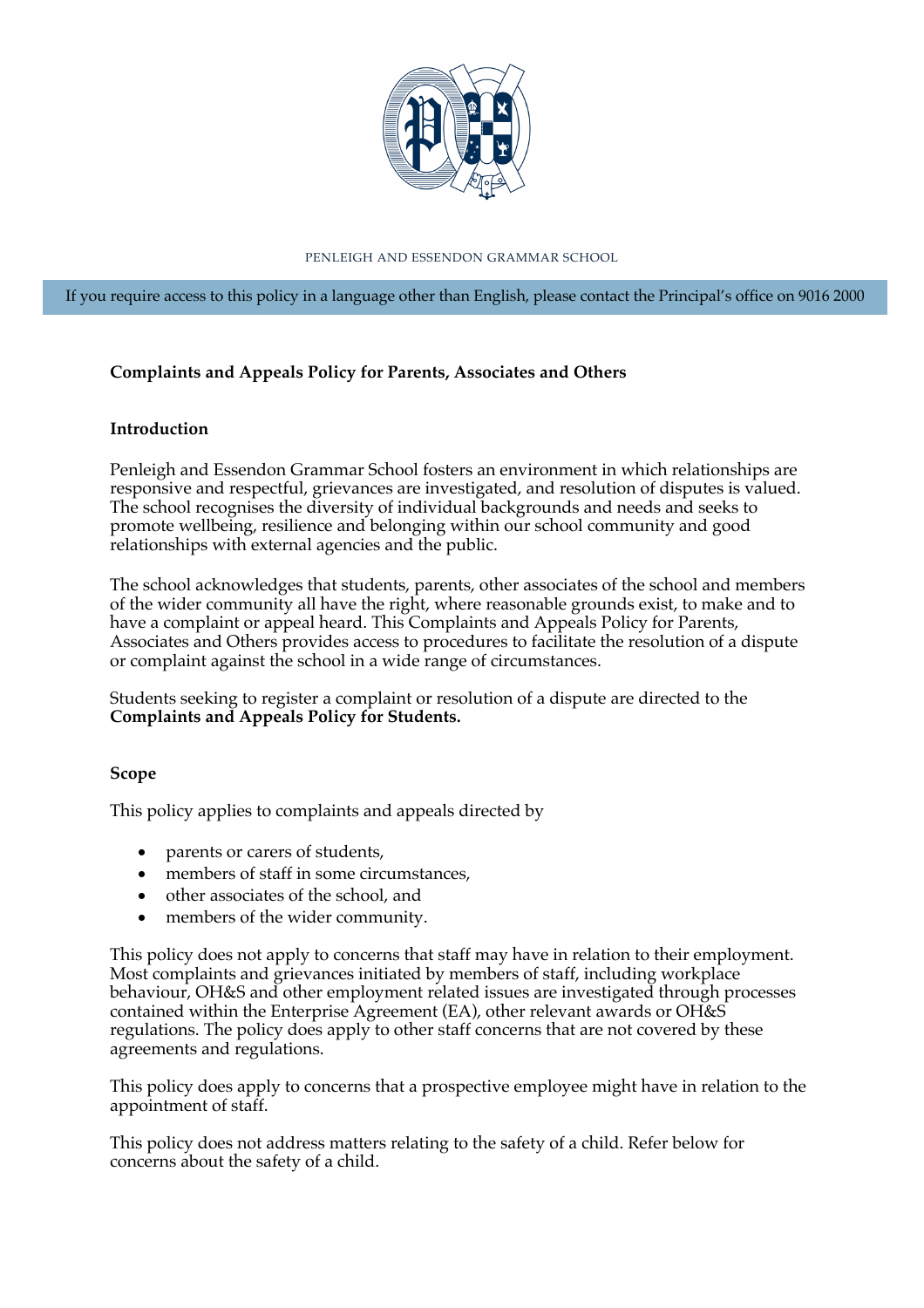In some circumstances an individual may seek action under whistle blower protection and should consult the **Whistle Blower Policy**.

# **Complaints related to suspected abuse of a child**

Penleigh and Essendon Grammar School has zero tolerance for child abuse and unlawful behaviour comprising all aspects of physical and sexual abuse, including grooming. Our **Child Safety Policy** sets out our commitment to maintaining an environment where all students are safe. The steps taken in response to a disclosure of suspected child abuse are explained in the **Procedures for Protection of Children**.

Anyone who suspects that a child has experienced physical or sexual abuse or is in danger of such abuse is instructed to immediately report this information to the Principal, Vice Principal or Head of Section who will take action to protect the victim, remove the actual or potential threat and report the incident to the appropriate authorities.

# **Other inappropriate behaviour**

Inappropriate behaviours including bullying, harassment, discrimination and violence are unacceptable at Penleigh and Essendon Grammar School. This is explained in the **Policy of Mutual Respect and Behaviour Management** and complaints concerning inappropriate behaviour by staff, contractors, volunteers or students should be taken to Head of Section.

# **Making a complaint**

In the first instance most complaints can be made either verbally or in writing. In general the process to be followed by a complainant varies according to their relationship with the school:

- a parent or guardian desiring to make a complaint should contact the Head of Section;
- a member of staff desiring to make a complaint under circumstances which do not relate to issues investigated through processes contained within the EA, other relevant awards or OH&S regulations, may do so by contacting the Director of Human Resources;
- a prospective employee making a complaint should contact the Director of Human Resources;
- other associates of the school and members of the wider community should address a complaint to our Privacy and Complaints Officer at privacy.officer@pegs.vic.edu.au.

A complaint related to school finances should be raised with the Director of Finance.

A complaint about any member of Senior Staff, including a Head of Section and the Vice Principal but excluding the Principal, should be made in writing and addressed to the Principal.

A complaint about the Principal should be made in writing and addressed to the Chair of the Board of Management.

# **Complaints resolution**

The school is committed to natural justice and seeks to resolve complaints and appeals in a restorative practices framework. The school will ensure that all those involved in the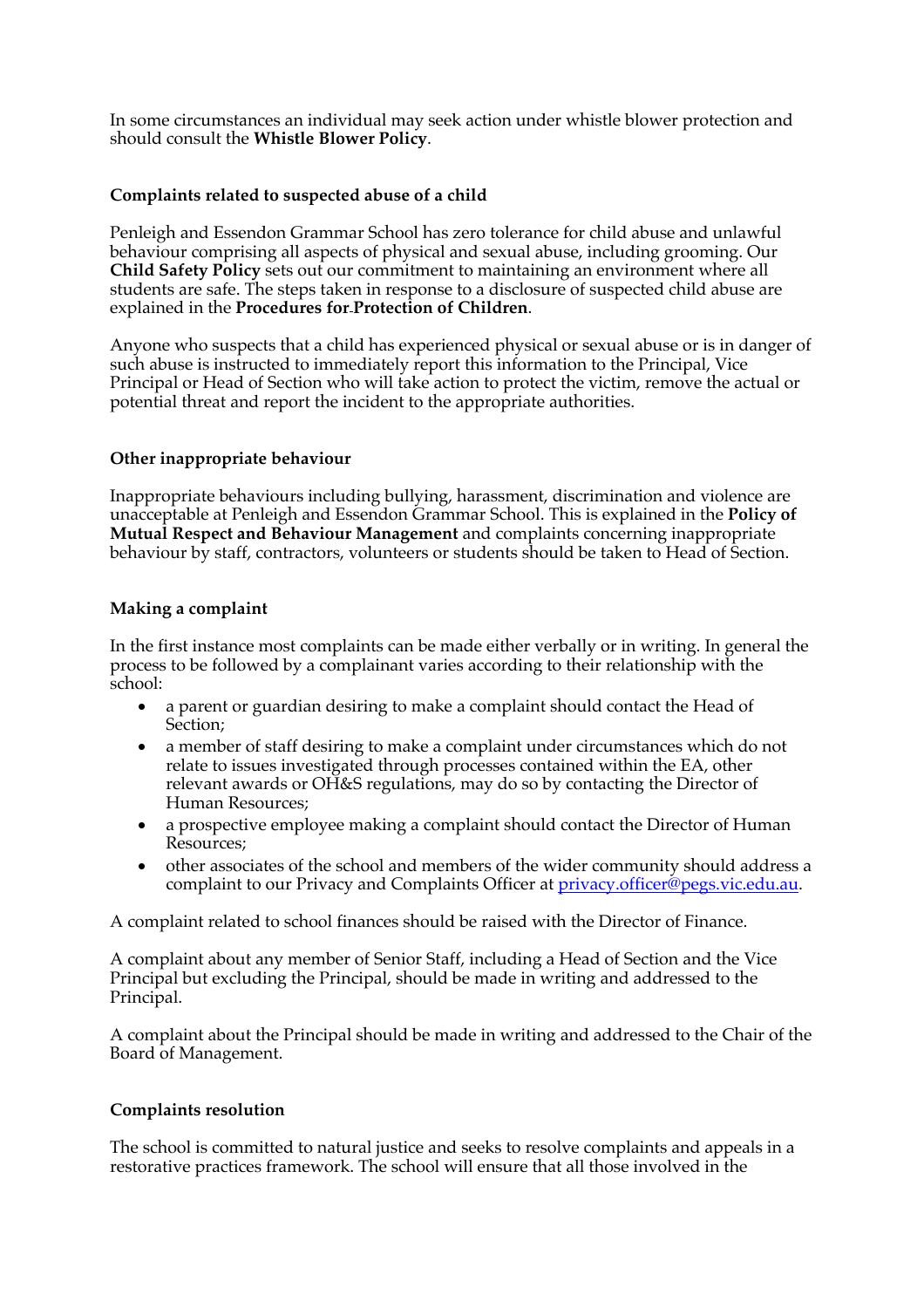complaint resolution process will be able to present their points of view and will be treated with respect and afforded dignity.

The investigation and resolution process will be handled with confidentiality although the complainant should be aware that there may be occasions when information provided needs to be presented to other parties during the process. If that is necessary, the complainant will be informed before any confidential information is passed on.

The resolution procedure will deal only with the matter raised in the complaint and not with any other matters.

# **a. Informal resolution process**

In the first instance an attempt will be made to resolve the issue through mediation as described in the Policy of Mutual Respect or other informal means of resolution. Many matters will be resolved without the need for a formal grievance investigation. If the matter cannot be resolved through mediation or other informal process, Penleigh and Essendon Grammar School's formal complaints and appeals handling procedures will be followed.

#### **Formal resolution process**

To initiate the formal process, the complaint must be lodged in writing with the appropriate member of Senior Staff as listed, namely: Head of Section, Director of Human Resources, Privacy and Complaints Officer, Director of Finances, Vice Principal or Principal. The nature and details of the complaint should be provided.

Complaints will be acknowledged when they are received.

In an initial enquiry the Senior Staff member to whom the complaint is addressed will investigate the matter to establish the facts. In consultation with the Vice Principal or Principal it will be determined whether the complaint:

- will be dismissed; or
- is to be handled informally; or
- is to be handled formally.
- The formal investigation may include interviews, including with other involved parties, reviewing documentation, etc. If it is thought advisable and necessary an external advisor may be appointed as an investigator.

The complainant may be accompanied at all relevant meetings by a support person. The support person should not be involved in the grievance and should not advocate during the meeting.

In cases of dispute resolution a formal process will be employed in which all stake holders will be expected to participate.

The formal procedure will commence within 14 days of the lodgement of the complaint and the school will endeavour to reach a resolution within a further period of 14 days and inform all stakeholders of the outcome.

Resolution will occur when all those involved agree that the complaint (or an aspect of the complaint) is considered resolved. If not everyone agrees, the complaint procedures should continue until resolution is found, even if the resolution is to agree that the complaint is dismissed or that no further action should be taken.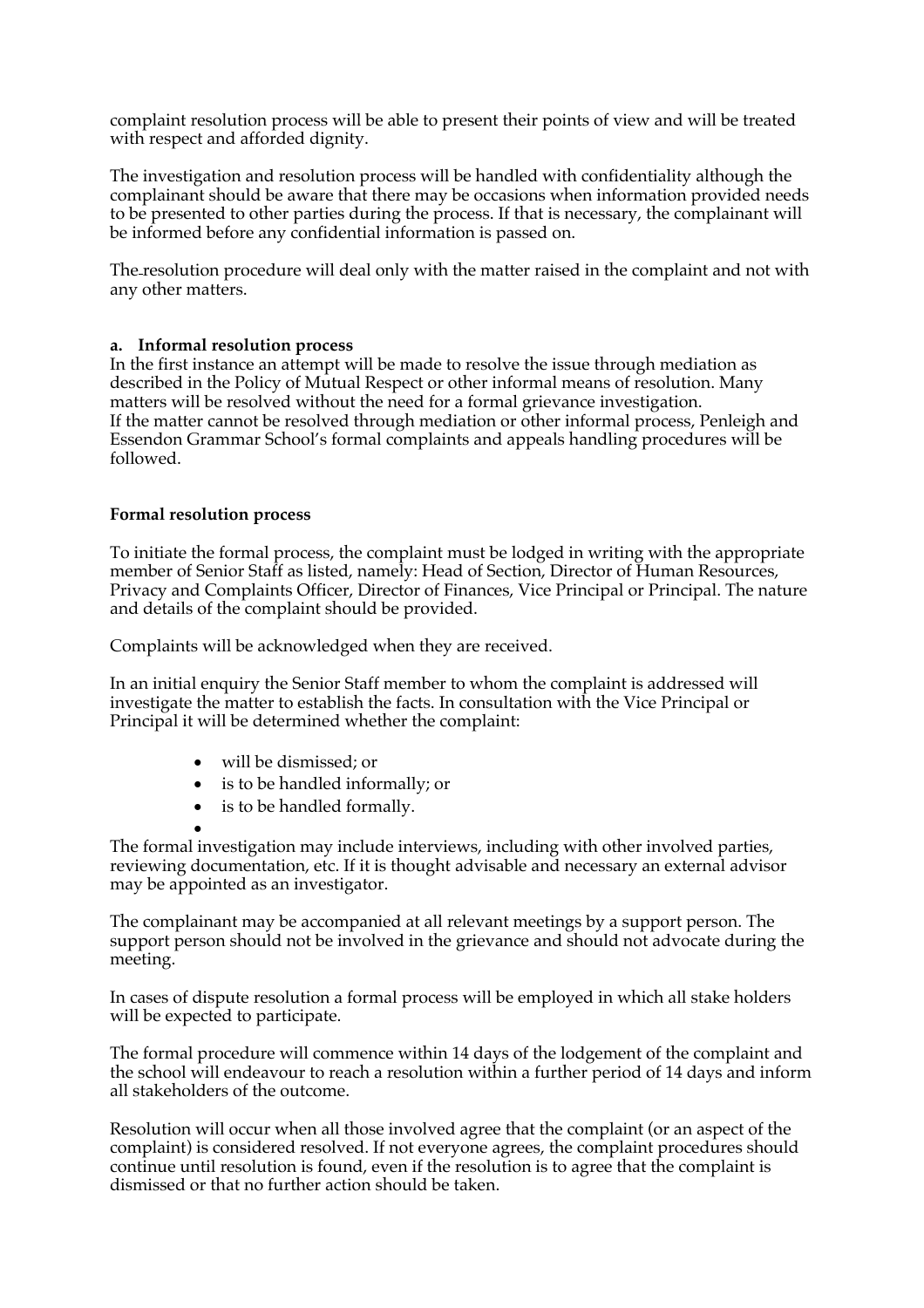Once the procedure is finalised, the school will immediately implement the outcome and any corrective or preventative action required. All parties will be informed in writing of the resolution.

A follow-up meeting or conversation will be scheduled with all those involved to ensure that the actions have been implemented as agreed and that no further matters are outstanding. The school will maintain a record of the complaint and the outcome of the resolution process.

#### **Appeals process**

Complainants and respondents have the right to appeal decisions.

Applications for the review of a decision should be directed to the Principal in writing. The grounds for the appeal should be clearly identified.

Where the appeal relates to a resolution made by the Principal, the appeal should be addressed to the Board of Management.

An appeal should be made within 14 days of finalising the complaint resolution. Appeals will be acknowledged when they are received.

The Principal has the discretion not to proceed with an appeal if:

- the application for review of the decision is frivolous, or vexatious;
- the action or instruction was both lawful and reasonable;
- the applicant has previously applied for review of the same action;
- the applicant does not have sufficient direct personal interest in review of the proposed action; or
- there are alternative internal review procedures to which the Principal will direct the applicant.

• If a decision is made to proceed with the appeal, the Principal will determine the most appropriate way to conduct the investigation and review the decision.

The appeal will use the record of the complaint as agreed in the investigation procedure and will not re-hear the complaint itself.

The Principal may discuss the matter with the Chair of the Board of Management and consult an external advisor.

Once the review is completed the Principal will advise the applicant of the decision in writing.

Options include:

- confirming the action;
- undertaking further investigation of any new information made available; or
- varying the action; or
- setting the action aside and substituting a new action.
- dismissing the grievance as unsubstantiated.

• The school will maintain a record of appeals and their outcomes.